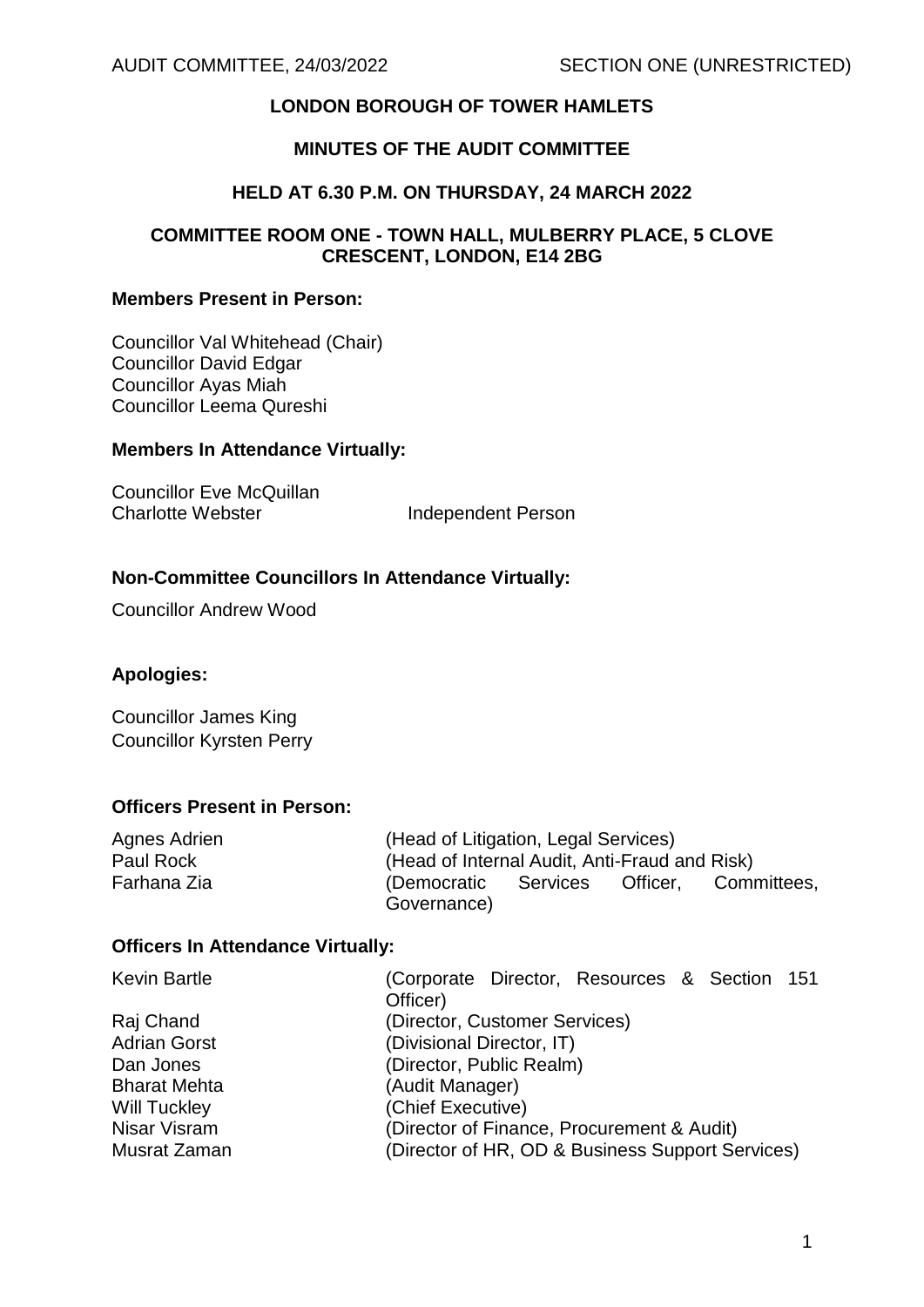## **1. DECLARATIONS OF INTEREST**

There were no pecuniary declarations of interest declared at the meeting by the members.

## **2. MINUTES OF THE PREVIOUS MEETING(S)**

The minutes from the meeting of the  $27<sup>th</sup>$  January 2022 were agreed to be an accurate record of the meeting and were approved by the Committee.

#### **Matters arising**

The Chair, Councillor Whitehead referred to the action point on page 10 of the agenda and asked Mr Kevin Bartle, Interim Corporate Director for Resources and Section 151 Officer to provide an update in relation to the working papers and the accounts.

Mr Bartle informed the Committee that the two sets of account, 2018-19 and 2019-20 had not been signed off under delegated authority due to one or two matters still requiring clarification. He said the points raised were minor but until they were resolved the accounts could not be completed.

Regarding the working papers, Mr Bartle said they had met with KPMG, who still needed to complete their work, on the previous years' accounts. He said KPMG could have sight of Deloitte's working papers but there were a few technicalities such as the signing of the 'hold harmless' letter for the information to be shared. Mr Bartle said KPMG would need to go through the working papers and make adjustments as required. Thereafter Deloitte's would need to do another internal review until it is finalised with KPMG.

Mr Bartle continued stating the timeline was difficult to estimate but Deloitte hoped that somewhere between the end of April or beginning of May the 2018-19 and 2019-20 accounts would be concluded. Deloitte would then pass on the papers to KPMG and KPMG needed to be assured that there was absolutely nothing else outstanding, before they can complete their work and issue their certificates. Mr Bartle said it was hoped that all four sets of accounts would be complete by June 2022 at the earliest. Once this was complete, Deloitte hoped to commence their audit of the 2021 - 22 accounts, which they hoped to commence work in May.

Regarding the 2021-22 accounts, Mr Bartle said these were on the Council's website and work was underway to produce the group accounts, for the main accounts, Tower Hamlets Homes and King George Field Trust accounts. Mr Bartle said he hoped work on these set of accounts would be complete by the statutory deadline in November 2022.

In response to comments and questions from members the following was noted:

 Councillor Edgar asked for clarification as to why KMPG were asking for access to the Deloitte working papers? Mr Bartle explained they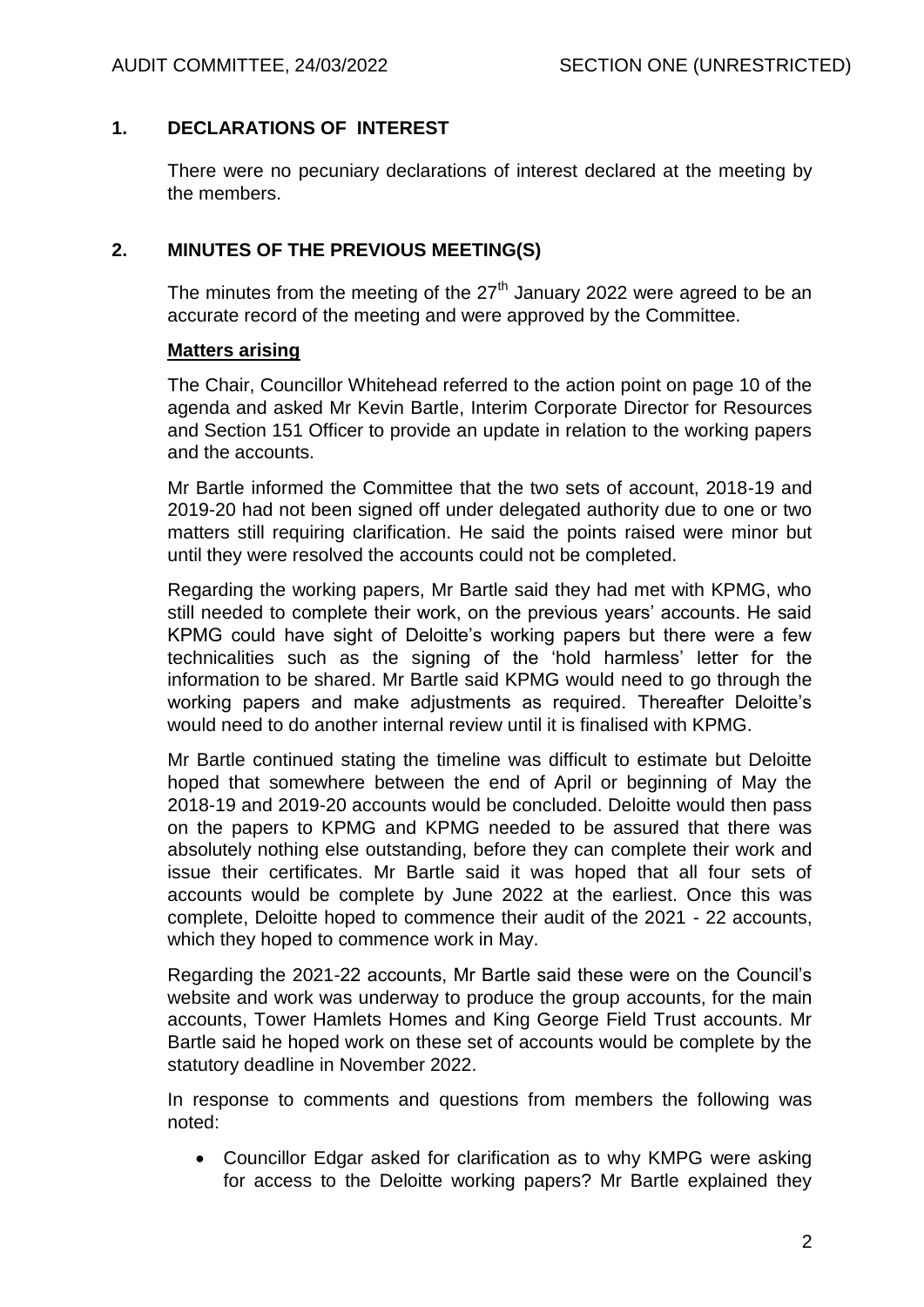were pleased this was happening and said that this would assist KPMG undertake reliance work by using the Deloitte working papers. He said this meant the Finance team would not have to prepare papers again for KPMG. He said this would have taken months to do. He said it had taken some time to negotiate this but both accounting firms are content with this and satisfied it is within the regulations and can be done.

- Regarding the 2019-20 accounts, Mr Bartle explained these could not be signed off as there were a number of prior year adjustments to be made, which KPMG needed to review and consider.
- Mr Bartle confirmed there would be no financial penalty incurred due to the lateness of the accounts, however warned members that there would be additional fees for the work that KPMG were undertaking.

The Chair thanked Mr Bartle for the update.

## **3. DELOITTE ITEMS FOR CONSIDERATION**

There were no Deloitte items for consideration.

## **4. TOWER HAMLETS ITEMS FOR CONSIDERATION**

#### **4.1 Risk Management Report 2021/22 (Q4) - Corporate and Directorate Risk Registers**

Mr Paul Rock, Head of Internal Audit, Fraud and Risk presented the Corporate Risk Register and said this was a regular report to the Committee. He said the report provided an update against the Risk plan and how the Council was performing against key targets. Mr Rock said Mr Kevin Bartle, Interim Corporate Director for Resources and Section 151 Officer was present for any questions relating to the Resources Directorate's risk register.

Mr Rock said the Corporate Risk Register had been reviewed and agreed earlier this month by the Corporate Leadership Team and likewise the Directorate Risk Register had been reviewed and agreed by Directorate Leadership Team. Mr Rock stated the Covid Risk Register which was a standalone register had been retired and the long-term risks from that register had been transferred onto the Council's JCAD risk management system. He said the risks would be managed as business as usual and if they still presented a risk in the future, then the risks would be reviewed and bought to the attention of the Committee.

Regarding Risk resources, Mr Rock said they were experiencing challenges in recruiting staff. He said they had closed another recruitment process recently however they were not getting the right quality and experience of applicant. Mr Rock said that they would need to seek an interim arrangement in order to keep the risk management agenda moving forward.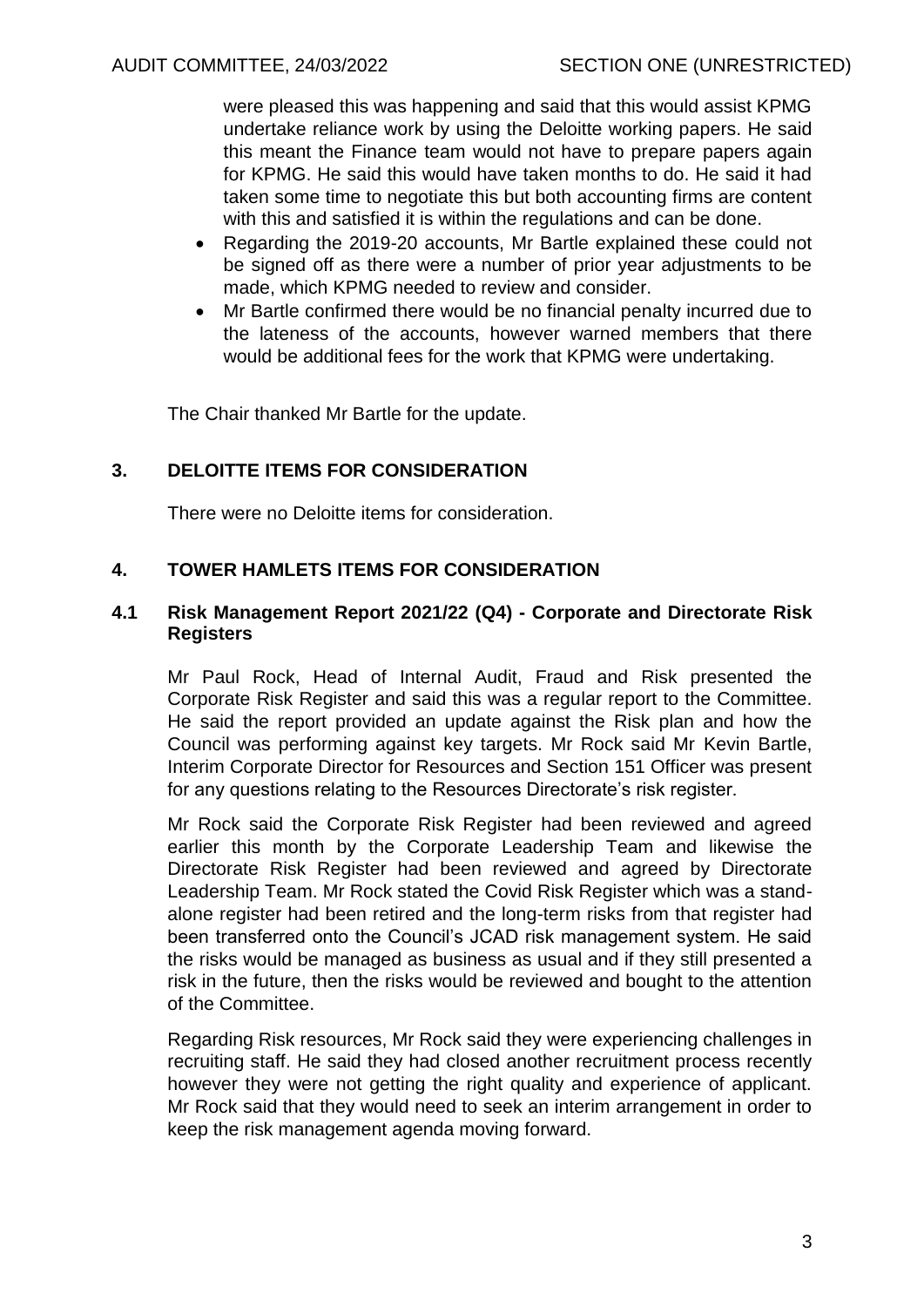In response to comments and questions from members the following was noted:

- Councillor Edgar referred to page 21 of the agenda and risk CSD0016. He said the Committee had previously discussed this risk. He asked why the current risk, which was at 25 had not been reduced to the target risk of 16. He said he was aware the target date was 31<sup>st</sup> March 2023 but wanted to know what progress had been made over the course of the year? Mr Rock responded stating that he was mindful the risk related to children and said as the risk belonged to the Children's Directorate the Corporate Director would be best placed to answer this.
- o **ACTION:** The Audit Committee in municipal year 2022/23 to decide if the Corporate Director for Children should attend a future meeting of the Committee and explain why it will take another year for the target date of 31<sup>st</sup> March 2023 to achieve a reduction in the risk.
- In reference to page 28 and risk PLC0013, Councillor Edgar asked why no information had been provided in the 'required control measure' column. Mr Rock responded stating extensive detail had been provided in the 'existing control measures' column and said this may be due to a technical issue with JCAD. He said he would provide the risk manager with an update and ask the column is updated.
- Councillor Edgar said he was impressed by the reduction of the risk from 25 to 4, in relation to risk ICT0080. Mr Adrian Gorst, Director of IT responded stating that goods were flowing much better since the pandemic. They had been planning for the move to the new Town Hall and had ensured the chain supply for the purchase of laptops, monitors etc was kept under review on a fortnightly basis. He said he hoped to have supplies by the end of May.
- Lastly, referring to risk CS0008, Raj Chand, Director for Customer Services reassured members that they would not be excluding people who were not digitally literate. She said they would continue to help those who were more vulnerable, with staff assisting face to face. Ms Chand said there would be a digital hub at the new Town Hall.
- In reference to risk ICT0080, and a risk of a cyber-attack, Mr Adrian Gorst, Director of IT said this was initially monitored on a quarterly basis, however with the risk increasing over the last nine months, such as the risk of a cyber-attack because of external conflict, the scans done have been stepped up from monthly, weekly and daily scans.
- In relation to risk RSB0023, Mr Kevin Bartle, Interim Corporate Director for Resources and Section 151 Officer, reassured the Committee that a close eye was being kept on the accounts of 2020-21. He said they hoped to achieve an unqualified opinion but may need to review the risk, depending on the progress made.

### The Audit Committee **RESOLVED** to:

1. **Note** the corporate risks, and where applicable request risk owner(s) with risks requiring further scrutiny to provide a detailed update on the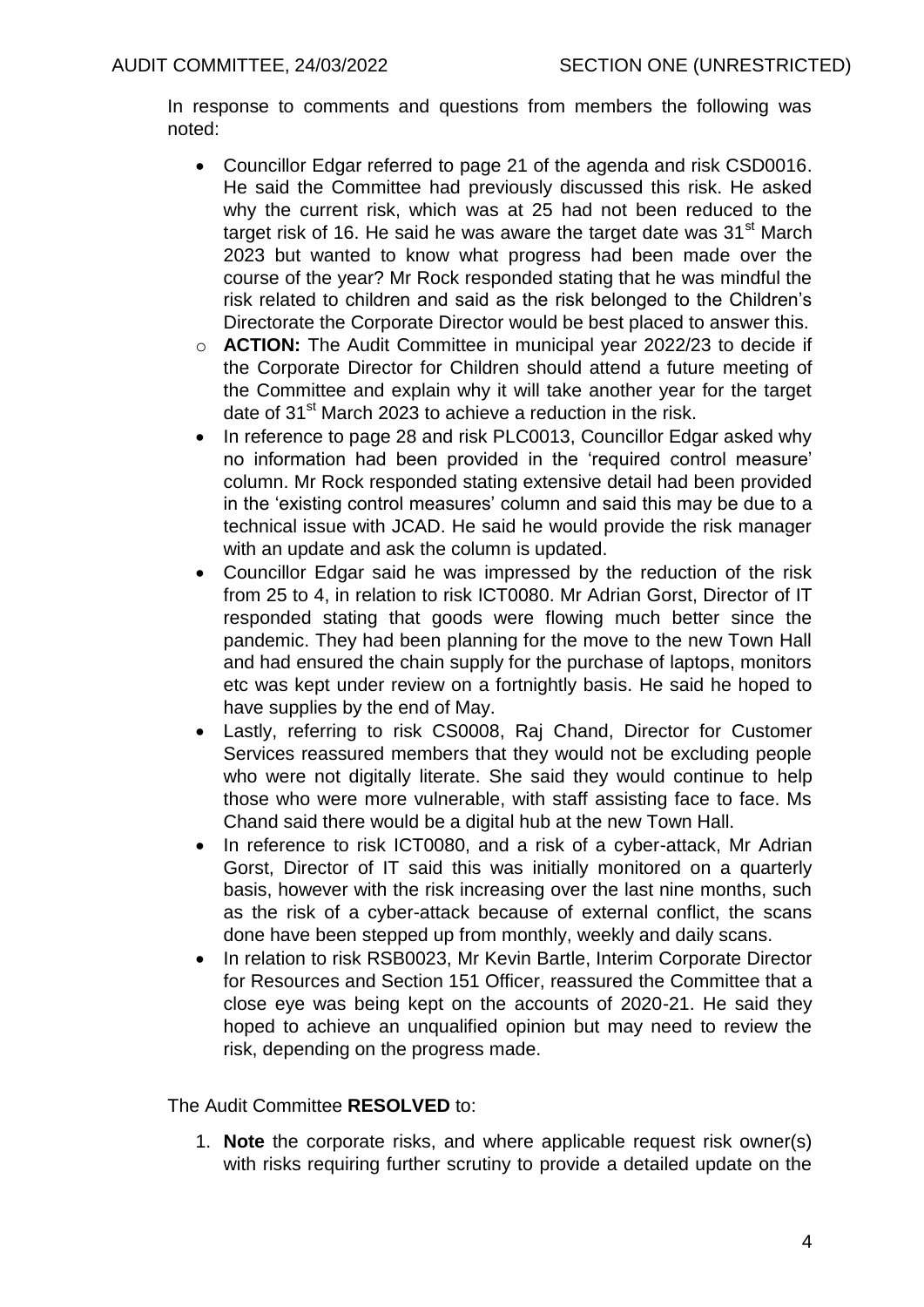treatment and mitigation of their risk including impact on the corporate objectives at the next Committee meeting (or separately before the meeting if urgent).

2. **Note** the Resources Directorate risks and where applicable request risk owner(s) with risks requiring further scrutiny to provide a detailed update on the treatment and mitigation of their risk including impact on the directorate's objectives at the next Committee meeting (or separately the meeting if urgent).

### **4.2 Annual Plan Internal Audit 2022/23**

Mr Paul Rock, Head of Internal Audit, Fraud and Risk introduced the report stating the report presented the annual Internal Audit and Anti-Fraud Plan for 2022/23, which was for review and agreement by the Audit Committee.

Mr Rock stated extensive consultation had been undertaken with officers and senior managers. The plan was based on the best use of resources at the current moment. Mr Rock said finding experienced auditors within the sector was proving to be difficult and many peers across London were moving towards apprenticeships, to attract staff into the profession. He said they had recruited an apprentice auditor however on the other hand were losing an experienced auditor due to retirement. Mr Rock said they were increasingly relying on their delivery partner BDO, whose three-year contract was up for tender in the summer. Mr Rock said he hoped they could ensure stability and deliver the plan going forward.

Mr Rock continued stating the plan itself was a living document and there would always be progress, additions and deferments which would be reported to the Committee on a quarterly basis. Mr Rock said the plan had been presented to the Corporate Leadership and therefore was seeking formal agreement from the Committee.

In response to comments and questions from members the following was noted:

- Councillor Edgar stated this was a useful report. He said the process described at paragraph 3.2 gave him reassurance that the plan had sensible items identified for auditing. Councillor Edgar said he appreciated recruitment of experienced auditors was difficult and said he was encouraged by the use of apprenticeships. He said he recalled when joining the profession many had progressed via this route rather than having a university degree.
- Councillor Edgar asked if there was a good range of auditing firms, when the contact would be tendered? Mr Rock responded stating there were a lot of firms within the audit market looking to deliver internal audit frameworks and said they should attract a good range of bidders. Mr Rock said they would approach the whole market; He said the inhouse service struggles to recruit.
- Ms Charlotte Webster, Independent Person, echoed Councillor Edgar's sentiments in relation to the use of apprentices. She said she had had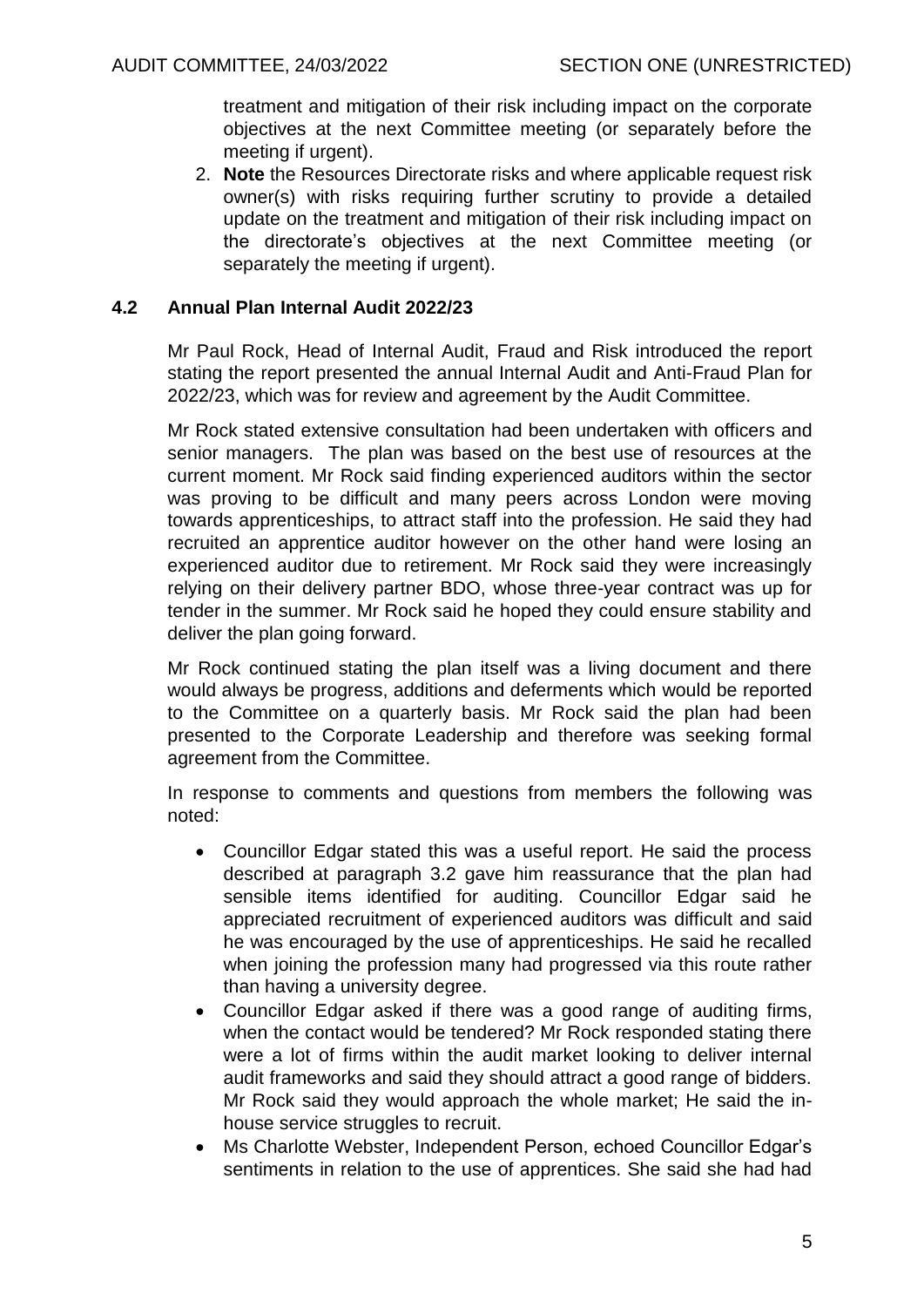good experiences with people who had entered the profession after finishing school and encouraged this as a means to recruit young auditors.

- Ms Webster asked how low the resources can go before it becomes difficult to deliver the plan. Mr Kevin Bartle, Interim Corporate Director of Resources and Section 151 Officer said they would do the best they could. He said they had secured on an interim basis a manager from BDO, to oversee the Council's internal audit function considering Mr Rock's imminent departure. Mr Bartle said they were confident in his ability to deliver the plan. With regards to the permanent filling of the post, recruitment was ongoing.
- Ms Webster asked if there would a 'conflict of interest' in using a BDO employee to oversee the Council's audit function. Mr Bartle said there would be challenges but they had secured an agreement with BDO, with a complete separation of roles.
- In terms of recruitment, Ms Webster said her concern related to the open vacancies within the team. She said it was evident there was experience and skill within the team but worried about the stability of the team. Mr Nisar Visram, Director of Finance, Procurement and Audit reassured the Committee, the team had not lost staff and are taking steps to recruit staff into vacant posts. He said they had a strong base to build from.

The Audit Committee is **RESOLVED** to:

- 1. Agree the Internal Audit and Anti-Fraud plan for 2022/23.
- 2. Note the current level of internal audit resource and the plans to increase resources and subsequently the internal audit plan.

### **4.3 Internal Audit and Anti-Fraud Progress Report**

Mr Paul Rock, Head of Internal Audit, Anti-Fraud and Risk stated the report provided members with an update on the progress made against the delivery of the 2021/22 Annual Audit Plan and highlighted any significant issues since the last report to the Audit Committee in December 2021. An update on anti-Fraud activity was also included in the report.

Mr Rock said they were on track to deliver 30 audits for 2021/22 and there was sufficient information for his successor to inform their internal audit opinion for 2021/22. In relation to fraud, Mr Rock said they continued to increase the number of social housing properties they were recovering and returning to the common use housing register. He said he was pleased with the progress made especially as this was a difficult area to tackle. He said a good range of prevention activity had been undertaken by the Fraud Prevention officer.

Mr Rock referred members to appendix B, which provided an update on previously unimplemented agreed management actions. He said management had provided a statement in relation to this. Mr Rock said the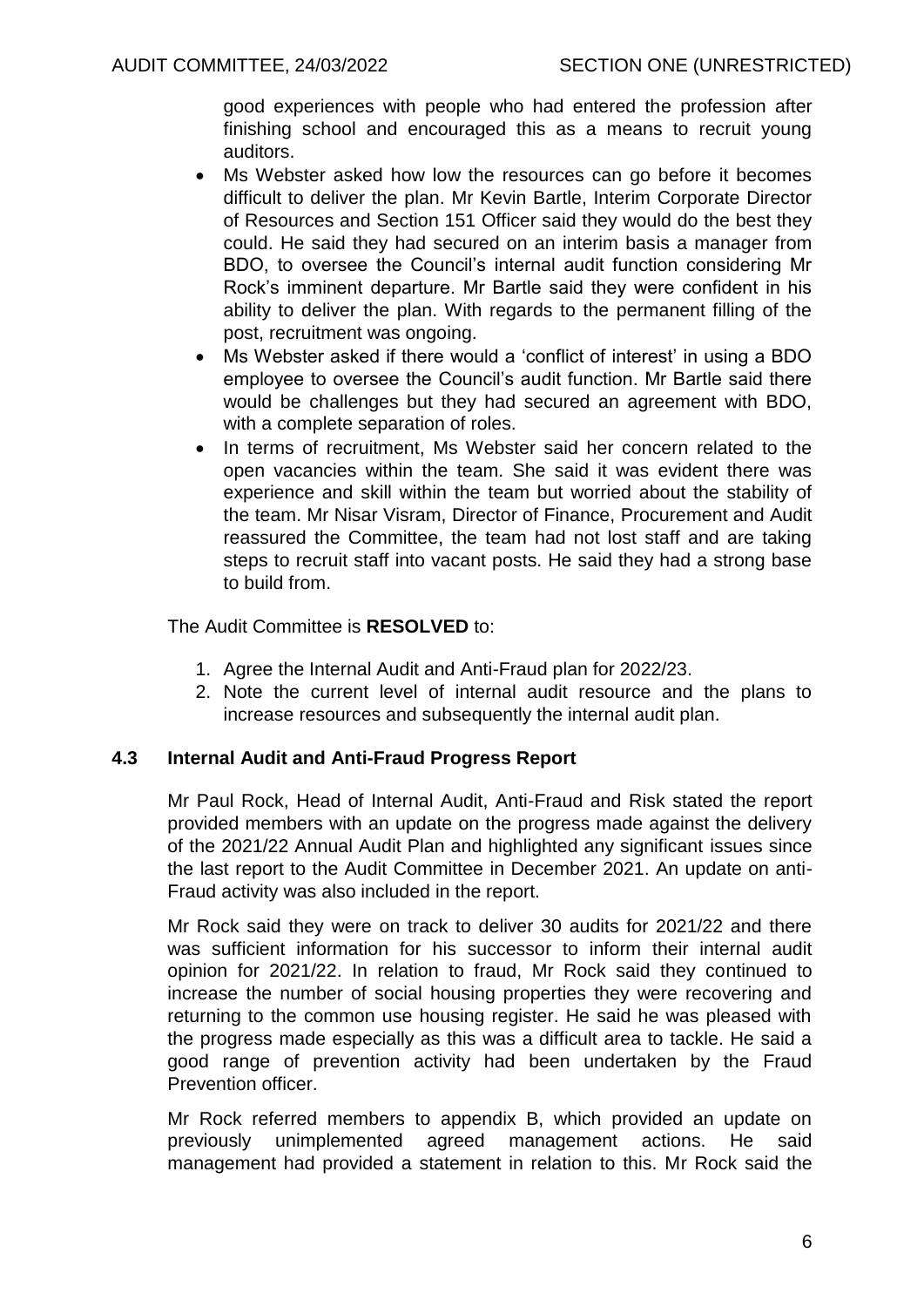Committee may wish to receive regular updates going forward on partially implemented recommendations. Mr Rock said the report also included an update on the learning from a recent prosecution case. He said this was detailed at page 78 of the agenda. Mr Rock said officers were present to answer questions regarding reports which had achieved limited assurances.

In response to comments and questions from the members the following was noted:

- Mr Rock confirmed details of fraud action and prosecutions were publicised in the local newspapers. He said personal details were not published, as this would not be appropriate. Mr Rock said it was a continual battle to raise awareness and keep the public informed, that fraud costs everybody.
- Councillor Edgar commented that other agencies such as the Police were getting better at publicising their results and as such it was vital to keep up the pressure and to keep the public aware of fraud.
- In reference to the table on page 76, Councillor Edgar commented that it was good to see the direction of travel for fully implemented management actions. He said this was encouraging.

# **Management and Control of Freedom of Information Requests Consultancy Review**

Ms Raj Chand, Director of Customer Services addressed the Committee and stated that she had requested the Internal Audit team to conduct a review of the Freedom of Information Service, to better understand the position in respect to key priorities and statutory duties. She said she needed to understand the weaknesses in control and introduce measures to remedy them. Ms Chand said the response rate for FOI's had improved from 74% to 84% and the ICO – Information Commissioner Office, were pleased with the progress they were making.

Ms Chand said along-side the internal audit review, a root and branch review of the service was being undertaken, to ensure the service was fit for purpose. She said the staffing structure and the IT system were being upgraded and she was looking to recruit to the Head of Service post, owing to the former head retiring.

In response to comments and questions the following was noted:

- o **ACTION:** Ms Chand said she would update the Committee via email the exact number of FOI's the service receives.
- Ms Chand confirmed the timescale to implement the review and restructure was June 2022.

### **Management of Incidents and Security Breaches**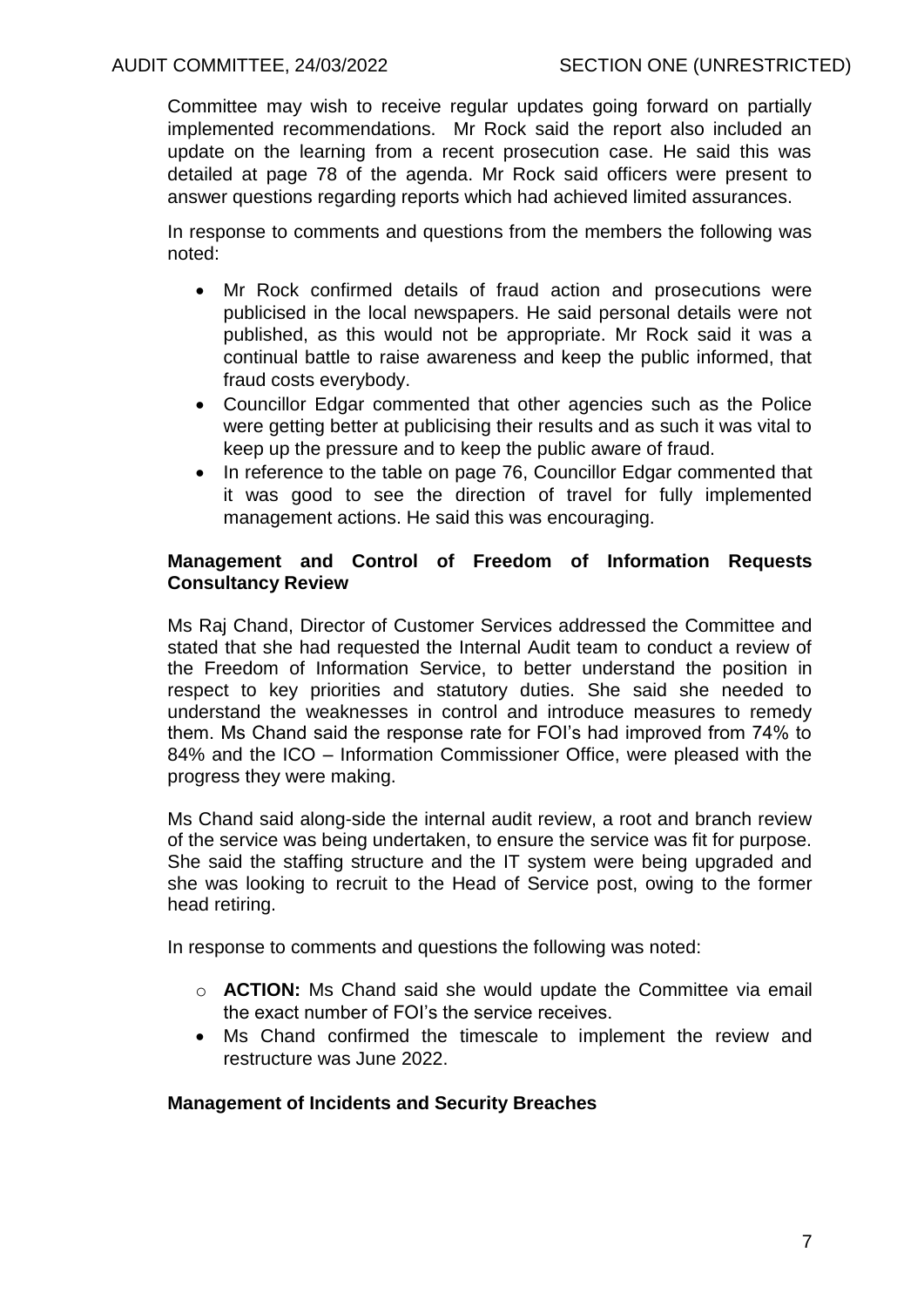Mr Adrian Gorst, Director of IT was present for the meeting however members had no questions for him, regarding this limited assurance report. Mr Gorst had provided the Committee with a summary under item 4.2.

### **Management and Control of Agency workers**

Ms Musrat Zaman, Director of HR and Workplace Development stated whilst every attempt was made to recruit permanent staff, the use of agency workers was necessary, when roles could not be filled. She said the Matrix contract had been in place for a year and the limited assurance report had helped to identify areas of weakness that required improvement. Ms Zaman said they had already started to address the issues and had implemented the recommendations made by Internal Audit. Ms Zaman said she had regular meetings with Matrix to discuss the actions and review their performance.

Members of the Committee had no questions for Ms Zaman.

## **Management and Control of Commercial Waste**

This report to be discussed as part 2 of the agenda.

The Chair thanked Mr Rock for his report and the Officers present for their updates.

The Audit Committee **RESOLVED** to:

1. **Note** the contents of this report and the overall progress and assurance provided, as well as the findings/assurance of individual reports.

### **5. EXCLUSION OF PRESS AND PUBLIC**

The Chair **MOVED** and it was

### **RESOLVED**

"That, under the provisions of Section 100A of the Local Government Act 1972, as amended by the Local Government (Access to Information) Act 1985, the press and public be excluded from the remainder of the meeting for the consideration of the Section Two business on the grounds that it contains information defined as Exempt in Part 1 of Schedule 12A to the Local Government Act,1972."

## **5.1 Appendix. 3 for Internal Audit and Anti-Fraud Progress Report, 24/03/2022 Audit Committee**

The minute for this item is restricted.

# **6. ANY OTHER BUSINESS THE CHAIR CONSIDERS URGENT**